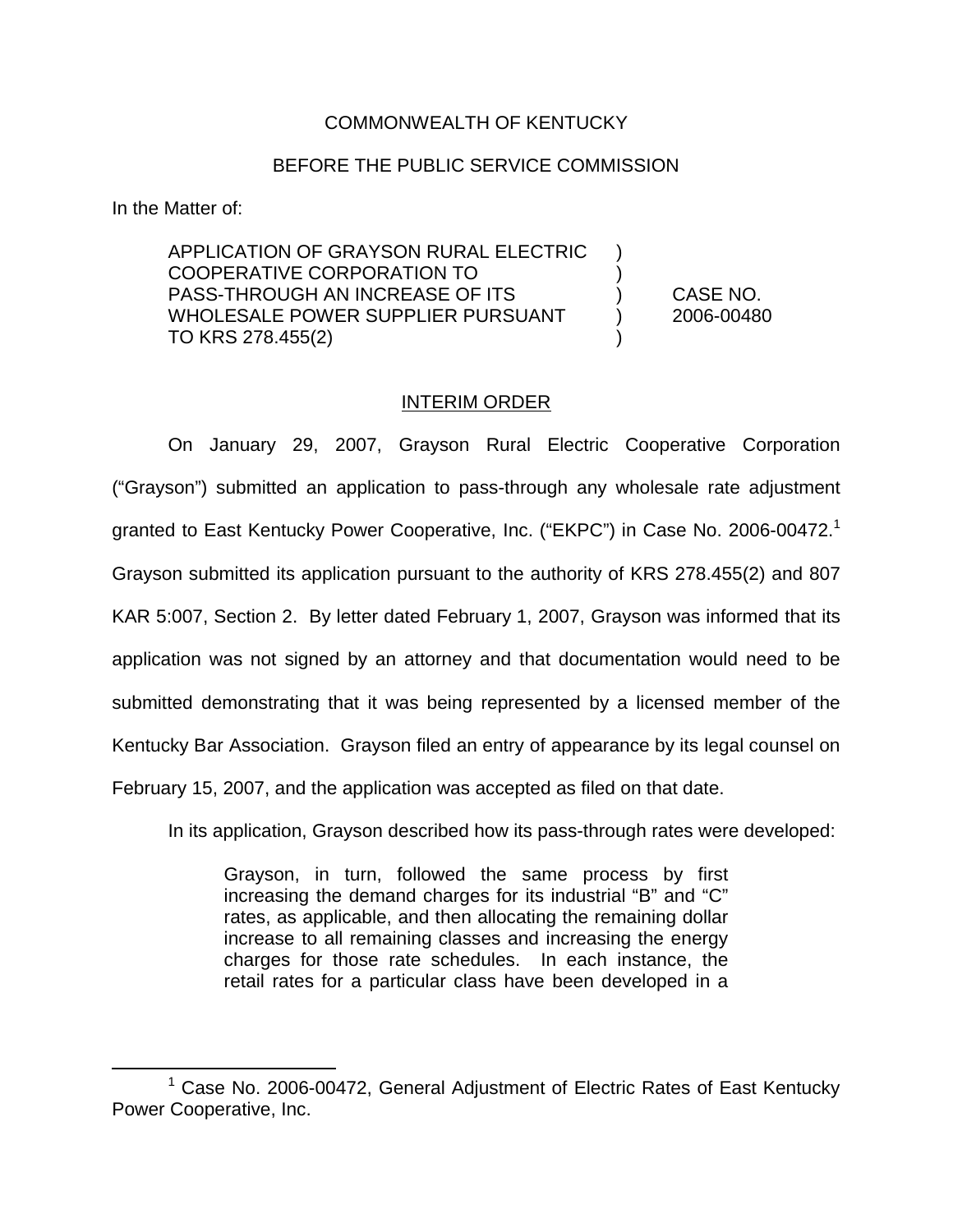manner that is consistent with the method proposed by EKPC. The proposed rate design structure at retail does not change the rate design currently in effect and is consistent with the rate design methodology used at wholesale. $<sup>2</sup>$ </sup>

In support of its proposed pass-through methodology, Grayson stated that each Member System must recover the dollar increase from the new wholesale rates and that it is important to implement retail rates that mirror the change at wholesale, while still complying with the proportionality and rate design requirements.<sup>3</sup> It further states that EKPC and the Member Systems understand that a "pure" proportional increase at retail would result in increases to customer, demand, and energy charges, but it does not agree that strict adherence to the existing proportion of revenue at retail by these components is reasonable. In support of this position it stated, for example, that EKPC and the Member Systems cannot justify a change to the customer charge as EKPC's proposed wholesale rate increase has no relationship to customer cost because EKPC has not proposed an increase in its substation or metering point charge.<sup>4</sup>

Grayson argues that KRS 278.455(2) explicitly recognizes "proportional" allocation without stating a specific method and, that it is reasonable for it to maintain the rate design relationship from wholesale to retail that has existed for a number of years.

Grayson also provided comparative analyses of its present and proposed revenues that reflected the percentage that each rate schedule or class represented of

<sup>&</sup>lt;sup>2</sup> Application at 2.

<sup>&</sup>lt;sup>3</sup> Response to the Commission Staff's First Data Request dated March 12, 2007, Item 2(b).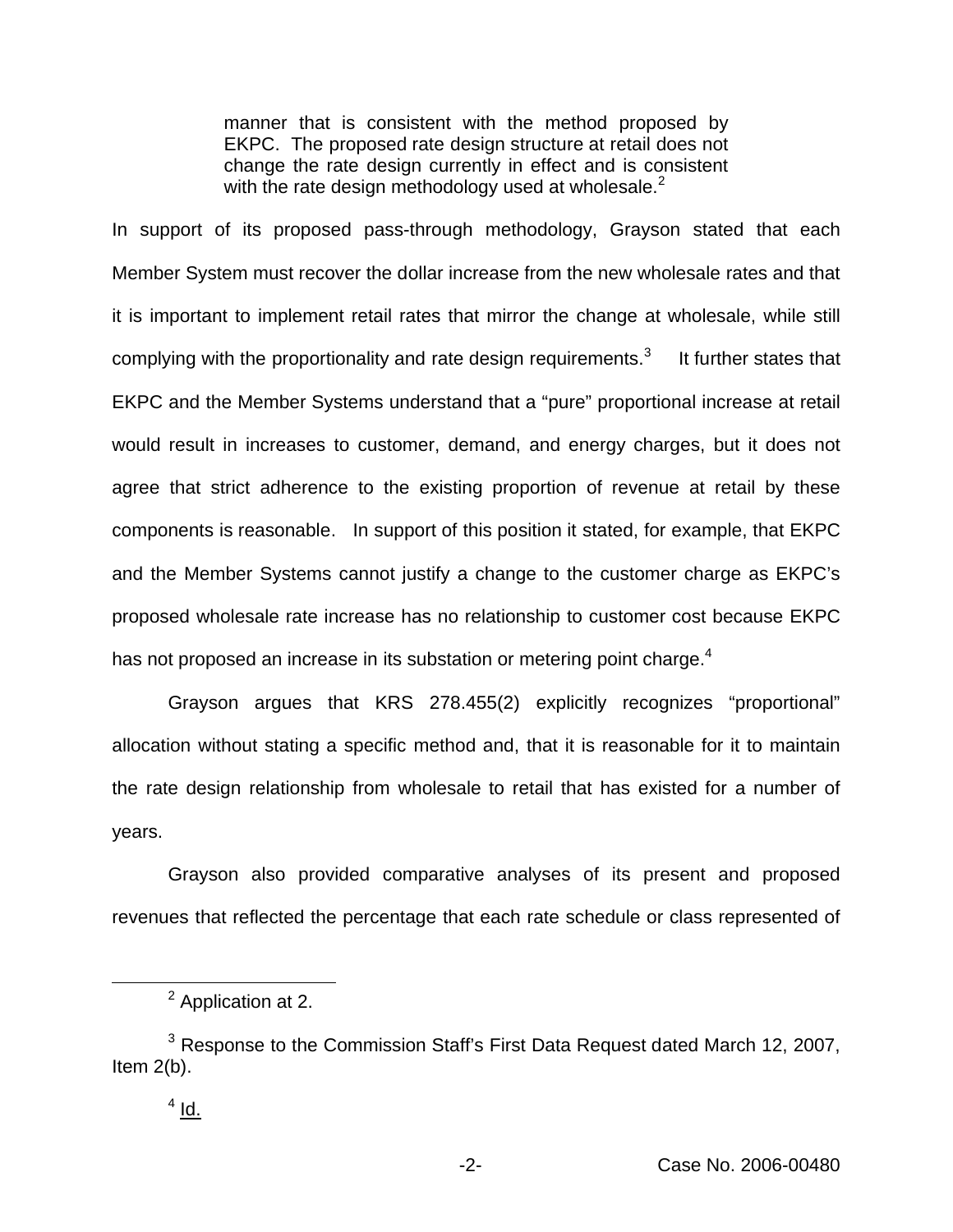the total revenues and that reflected the percentage that each component of the base rates within each rate schedule or class represented of the total base rate revenues.<sup>5</sup>

KRS 278.455(2) provides that a distribution cooperative may change its rates to reflect a change in the rate of its wholesale supplier if the effects of an increase or decrease are allocated to each class and within each tariff on a proportional basis that will result in no change in the rate design currently in effect. Further, 807 KAR 5:007, Section 2(2), provides that the distribution cooperative shall file an analysis demonstrating that the rate change does not alter the rate design currently in effect and the revenue change has been allocated to each class and within each tariff on a proportional basis.

The Commission has reviewed the approach proposed by Grayson to passthrough any increases in the wholesale rates from EKPC and to allocate any increases to its retail rates. Based upon this review, the Commission finds that Grayson's approach does not comply with the provisions of KRS 278.455(2) and 807 KAR 5:007, Section 2(2), and therefore it should be rejected. Both the statute and administrative regulation are quite clear that the allocation of the wholesale rate increase must not change the retail rate design currently in effect and that the wholesale rate increase must be allocated to each retail class and within each retail tariff on a proportional basis. There is no provision in either KRS 278.455 or 807 KAR 5:007 requiring that there be a correlation between the proposed wholesale rate design and the proposed retail rate design. Moreover, there is no provision or requirement that the process utilized to develop the wholesale rates must be followed or duplicated in the retail rates.

 $<sup>5</sup>$  ld., Item 3(a).</sup>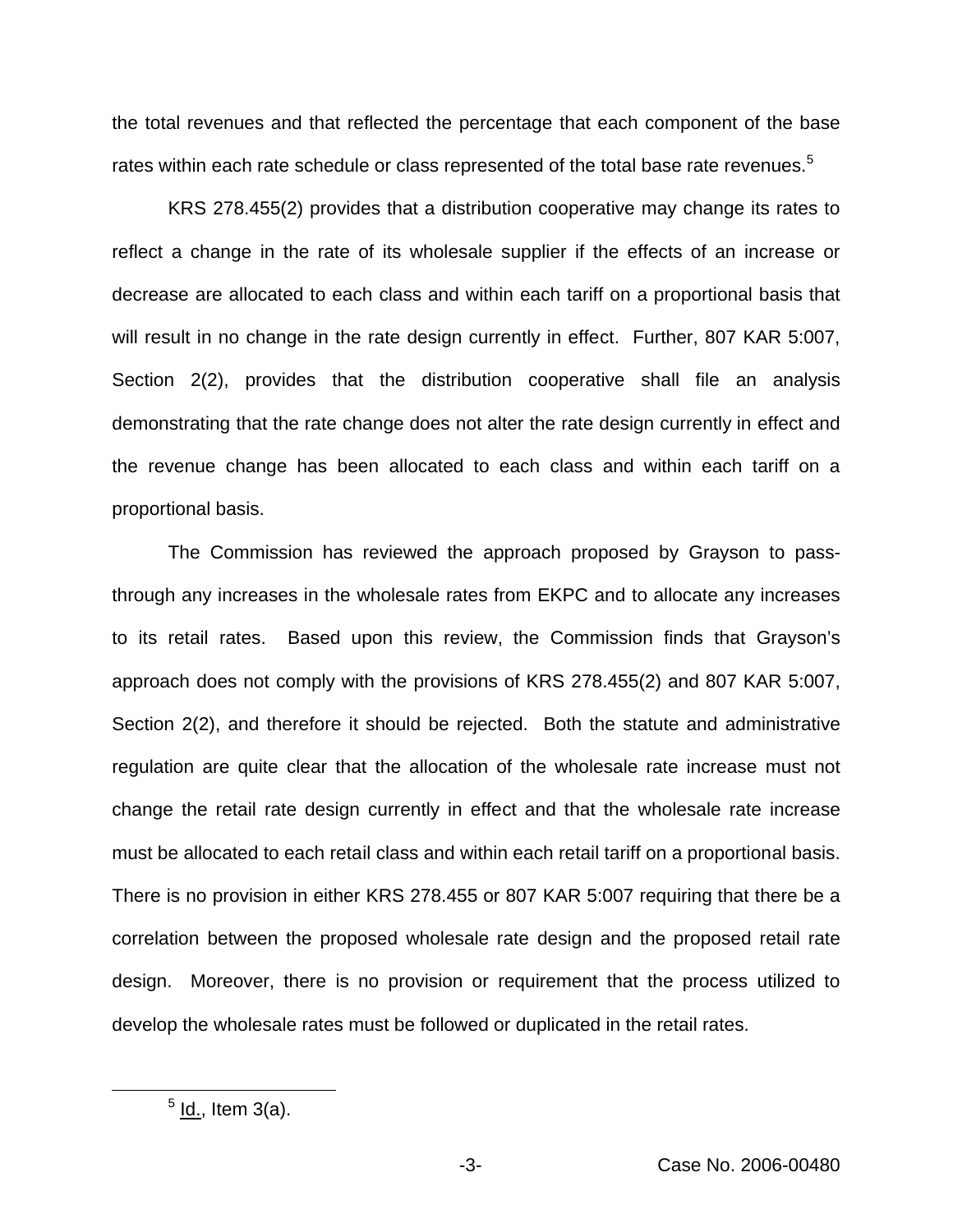What is required is an allocation of the wholesale rate increase to the retail rates, on a proportional basis to each retail class and within each retail tariff, in a manner that does not change the existing distribution cooperative rate design. Contrary to the arguments of Grayson and EKPC, the Commission finds that the statute and administrative regulation require the distribution cooperative to follow a "strict adherence" to the existing proportion of revenues at retail, by rate mechanism component. Grayson and EKPC have offered no evidence supporting their contention that the pass-through at retail must follow the proposed wholesale rate design process in a proportional manner.

The Commission today has issued an Order in Case No. 2006-00472 authorizing an interim \$19.0 million annualized increase in EKPC's wholesale rates, subject to refund, which becomes effective for service rendered on and after April 1, 2007. Grayson's share of this interim increase is \$443,608. A post-hearing data response filed by EKPC in Case No. 2006-00472 on March 27, 2007 $<sup>6</sup>$  included the determination</sup> of Grayson's rates reflecting the \$443,608 interim increase. However, those rates were developed using the same approach Grayson submitted with its application. As the Commission has found that approach should be rejected, the rates submitted for Grayson on March 27, 2007 should also be rejected. Under the provisions of KRS 278.455(2), the change in Grayson's retail rates to reflect this increase must become effective for service rendered on and after April 1, 2007.

<sup>&</sup>lt;sup>6</sup> Case No. 2006-00472, Responses to Commission Staff's Data Request at Hearing on March 22, 2007, Item 2(b), Case No. 2006-00480, Attachments 1 and 2.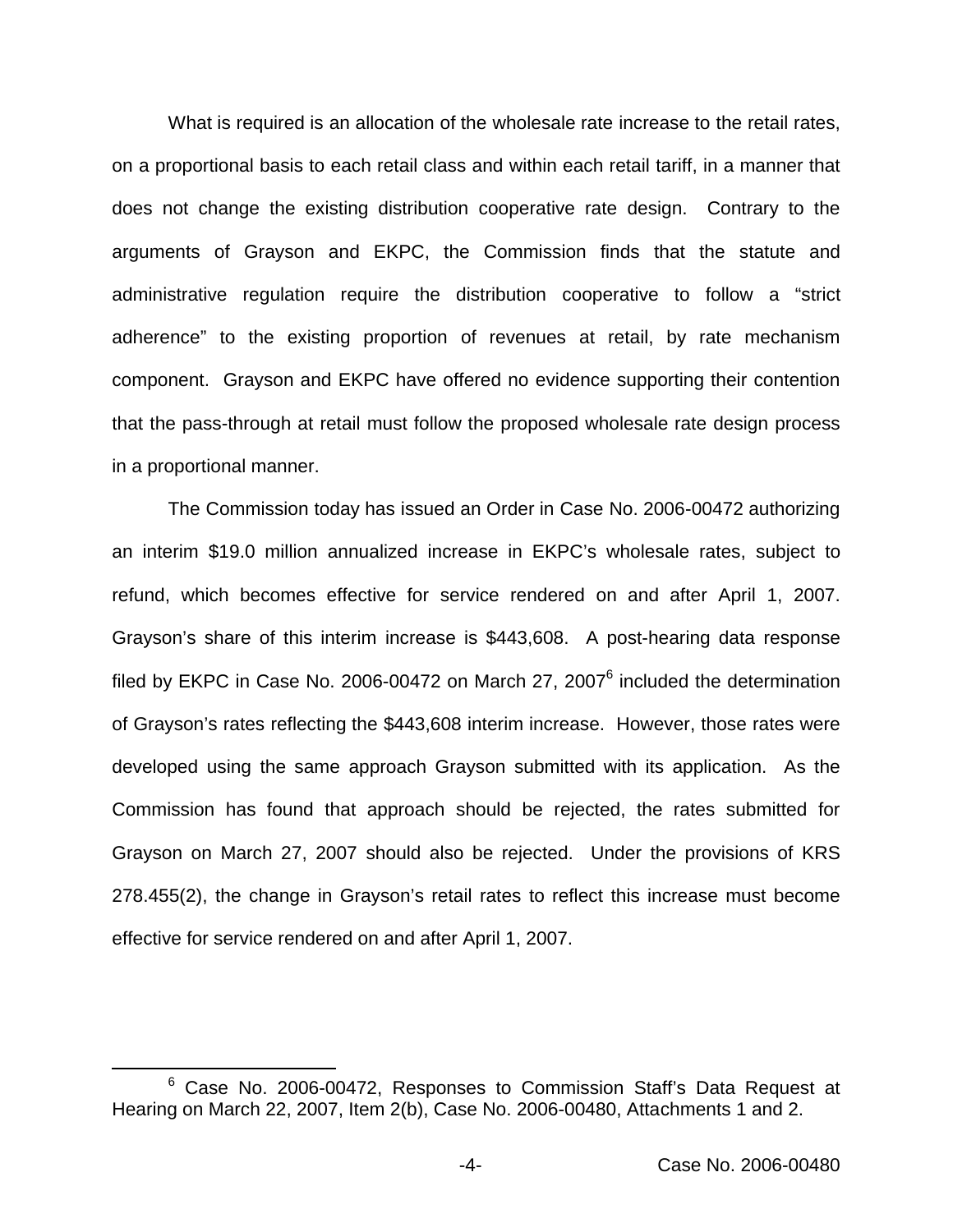IT IS THEREFORE ORDERED that:

1. The approach proposed by Grayson to allocate its portion of any increase in the wholesale rates authorized in Case No. 2006-00472 is rejected.

2. The proposed rates submitted with Grayson's application and the revised rates provided in a post-hearing data response in Case No. 2006-00472 are not consistent with the provisions of KRS 278.455 and 807 KAR 5:007 and are denied.

3. Grayson shall develop retail rates that allocate the \$443,608 interim increase in wholesale rates authorized for EKPC on a proportional basis consistent with the requirements of KRS 278.455(2) and 807 KAR 5:007, Section 2(2).

4. Grayson shall file these new interim retail rates with the Commission within 10 days of the date of this Order.

5. Grayson shall submit within 10 days of the date of this Order analyses which demonstrate the interim increase has been allocated on a proportional basis to each class and within each tariff, in a manner that does not change Grayson's existing rate design. The analyses shall follow the format required in the Commission Staff's First Data Request dated March 12, 2007, Item 3(a)(1) and 3(a)(2). The analyses are to be provided in both hard copy and electronic Excel formats. The electronic analyses shall be provided on either CD-ROM or diskette with all formulas intact.

6. The increase in interim rates approved herein is subject to refund and shall become effective for service rendered on and after April 1, 2007.

7. Grayson shall maintain its records in such a manner as will enable it, the Commission or its customers, to determine the amounts to be refunded and to whom they are due in the event that the rates approved herein are required to be refunded.